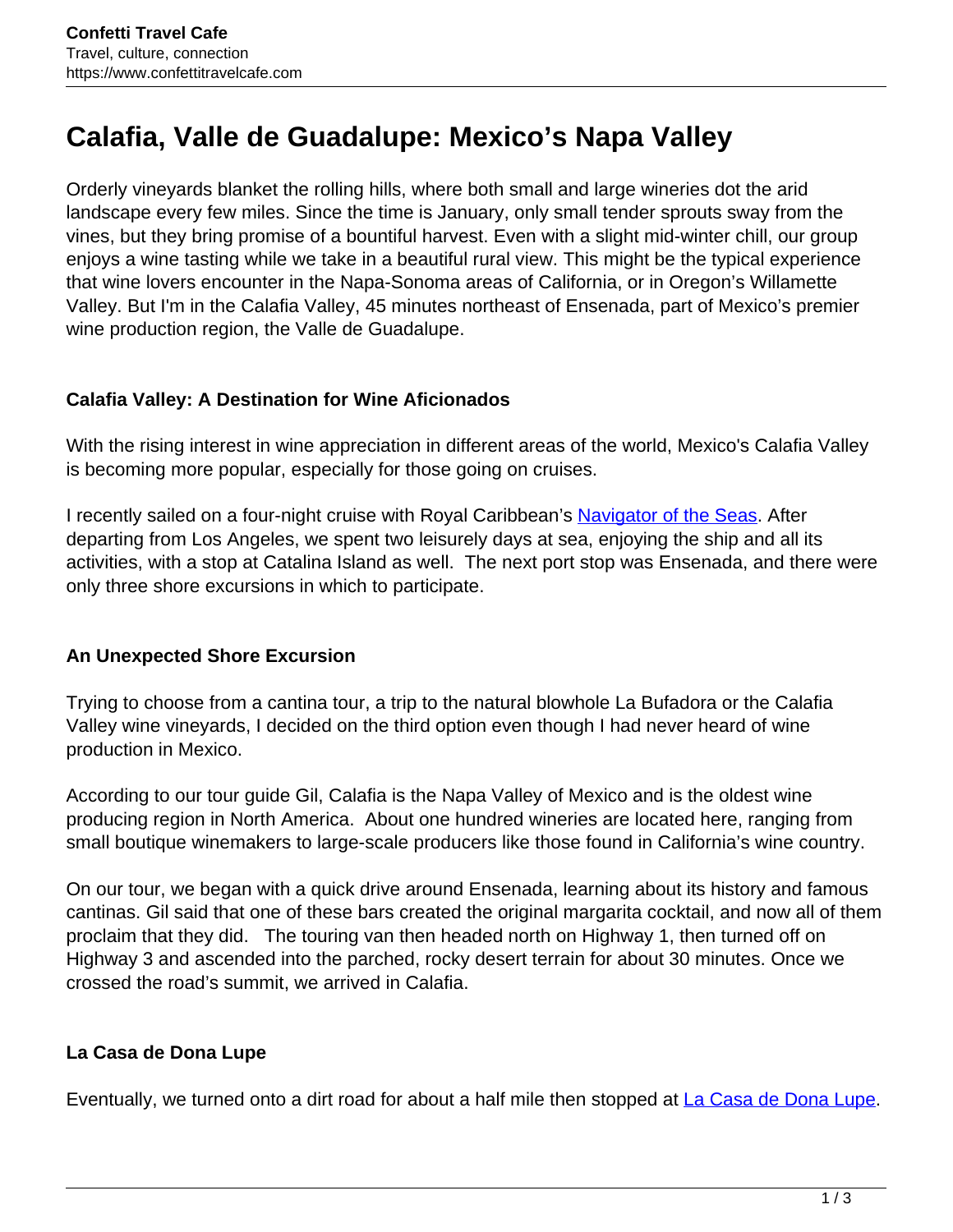It resembled a hacienda with a bright exterior, a spacious tasting room and sunroom dining area.

The winery featured both dry and sweet white and red varietals. Since I prefer drier wines, I chose two reds (Nebbiolo and Tempranillo) and two whites (Chardonnay and Sauvignon Blanc) fitting that category. The staff also provided samples of locally made cheese and preserves. Each of these jams and jellies included piquant chiles, either jalapeno, chipotle, or habanero, giving off varying degrees of heat along with the sweetness of the fruits.

I must admit that I enjoyed two of the four wines that I tasted. The Nebbiolo, which is commonly grown in Italy's Piedmont region, offered a medium body with flavors of mixed berries, cherries, and a nutmeg-like spice. Of the two whites, I liked the Sauvignon Blanc most. Its flowery bouquet was appealing, as well as its caramel apple taste and smooth finish. Of the preserves, the strawberry chipotle was the best of the ones I tried.

Since we were outside the peak spring visiting time between March and May, we nearly had the entire winery to ourselves. That also proved to be true when we headed to the second, Matilde.

### **Matilde del Valle**

If La Casa de Dona Lupe was easy to access, the second winery, Matilde de Valle, was a little more difficult to reach. Traveling through the small town of El Porvenir, we then wound our way through primitive dirt road turns before we arrived at Matilde.

In addition to being a winery, it's also a resort and highly acclaimed restaurant. The grounds here resembled a more modern American-style retreat, complete with a large swimming pool, and its high terrace afforded the most postcard-worthy views of the valley.

Before we tasted the wines, we toured the vineyards and spied a few small grapes on the vines. Gil and the winemakers then took us down to the cellar, where the main wine production occurred. At Matilde, their specialty is primarily reds, and so we sampled a rose Grenache, a Malbec and a Syrah. Of this trio, I most appreciated the Malbec, made from Merlot and Cabernet Sauvignon grapes with a medium body and notes of raspberry and vanilla.

As we finished the tour and headed back to the cruise port, Gil and the driver Jerry took us to a hill high above Ensenada. It reminded me how far this border town has come, and how its wines may someday be widely enjoyed by all.

**For More:**